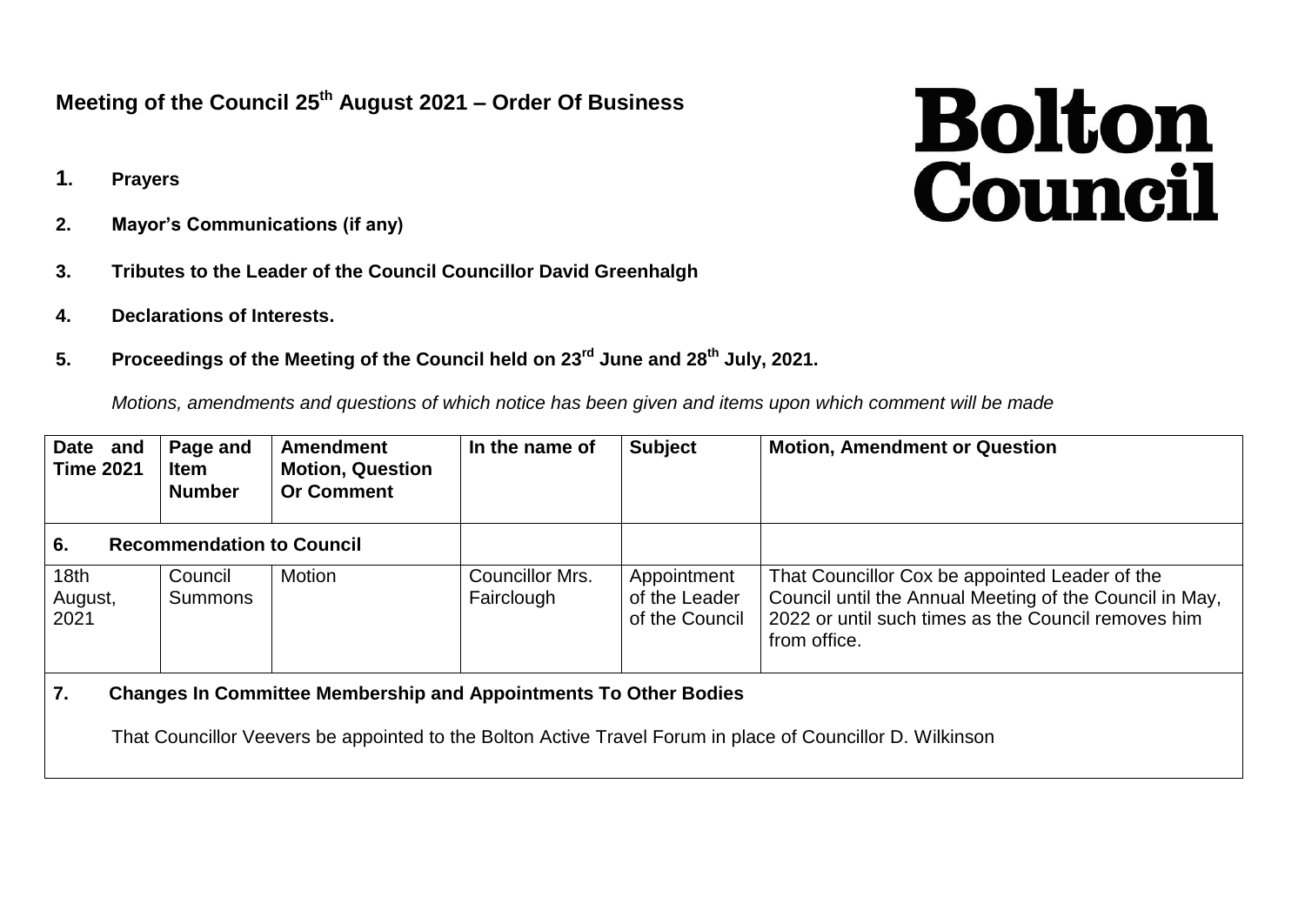| Date and<br><b>Time 2021</b>               | Page and<br><b>Item</b><br><b>Number</b>            | <b>Amendment</b><br><b>Motion, Question</b><br><b>Or Comment</b>                                                             | In the name of         | <b>Subject</b>                                         | <b>Motion, Amendment or Question</b>                                                                                                                                                                                                                                                                                                                                                                                                                                                                                                                                                                             |  |  |  |  |
|--------------------------------------------|-----------------------------------------------------|------------------------------------------------------------------------------------------------------------------------------|------------------------|--------------------------------------------------------|------------------------------------------------------------------------------------------------------------------------------------------------------------------------------------------------------------------------------------------------------------------------------------------------------------------------------------------------------------------------------------------------------------------------------------------------------------------------------------------------------------------------------------------------------------------------------------------------------------------|--|--|--|--|
| 8.                                         | <b>Questions/Comments under Standing Order 9(a)</b> |                                                                                                                              |                        |                                                        |                                                                                                                                                                                                                                                                                                                                                                                                                                                                                                                                                                                                                  |  |  |  |  |
| $11^{th}$<br>August,<br>2021<br>22:48 p.m. | Council<br><b>Summons</b>                           | Question to the<br><b>Executive Cabinet</b><br>Member for<br>Environmental<br><b>Service Delivery</b><br>(Councillor Warren) | Councillor<br>Haworth  | Life<br>Enhancing<br>Changing<br><b>Places Toilets</b> | What application has been made by Bolton Council for<br>finance from the Ministry of Housing, Communities and<br>Local Government to improve the provision in the<br>Borough of life enhancing changing places toilets,<br>known as CPT's? Could the Executive Cabinet Member<br>explain if there is enough provision in the Borough of<br>larger accessible public toilets for disabled adults and<br>for families with disabled children or not? And if the<br>supply of curtains, space for carers and hoists is<br>adequate or not, in the provision of public toilets in the<br>Borough?                    |  |  |  |  |
| $19^{th}$<br>August,<br>2021<br>09:56 a.m. | Council<br><b>Summons</b>                           | Question to the<br>Leader of the<br>Council                                                                                  | <b>Councillor Peel</b> | Home working                                           | Will the Leader join me in commending and thanking<br>the staff of Bolton Council, who despite all of the<br>challenges that the Covid crisis has brought us, have<br>continued to do their best to maintain our services, with<br>many staff seconded to or taking on additional<br>community support roles.<br>We appreciate the fact that some Covid challenges<br>remain and we need to re-evaluate home working to<br>ensure we continue to see all core council business<br>delivered, obtain the best of the new arrangements<br>whilst ensuring the welfare and wellbeing of our staff is<br>maintained. |  |  |  |  |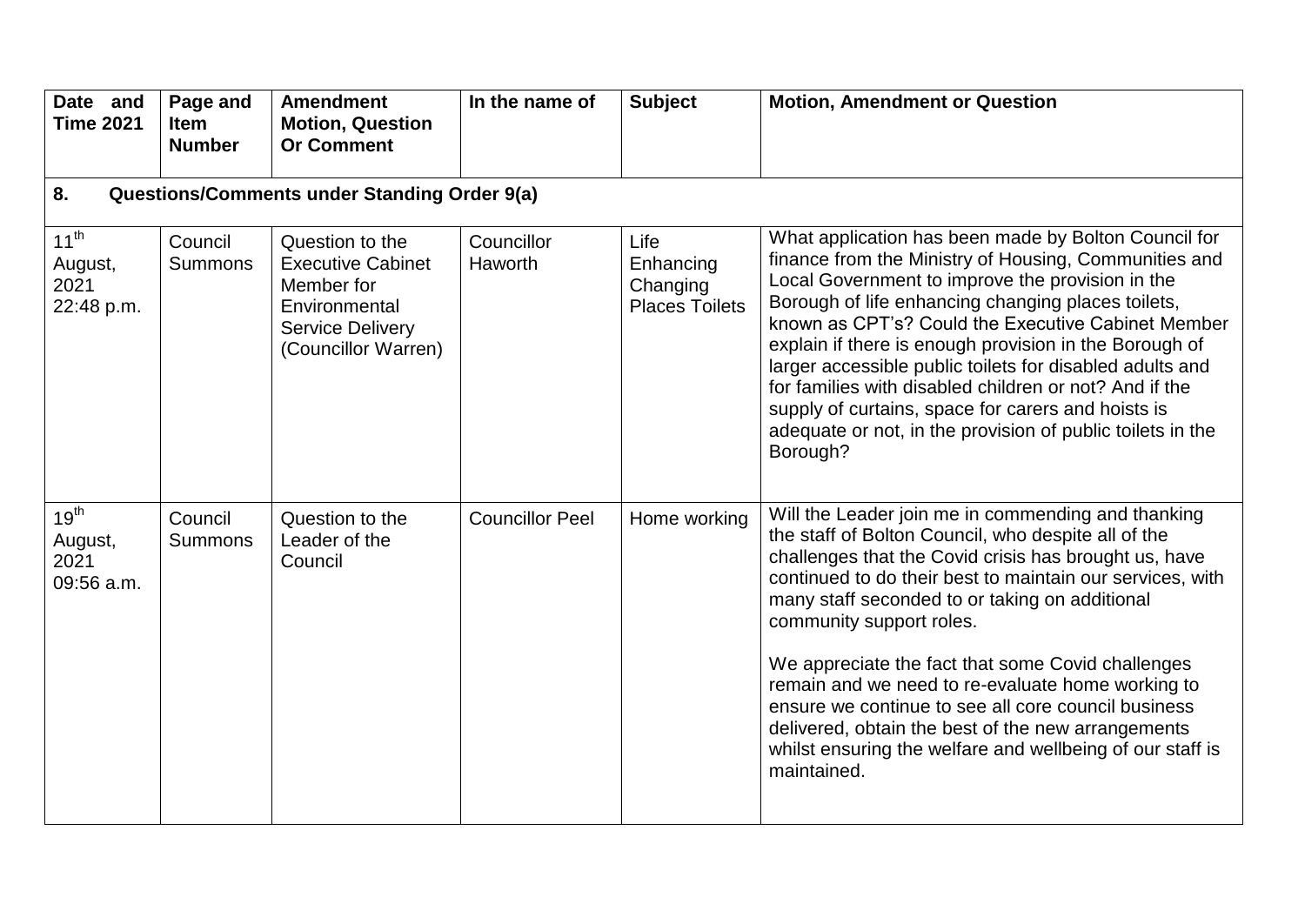| Date and<br><b>Time 2021</b>                    | Page and<br><b>Item</b><br><b>Number</b> | <b>Amendment</b><br><b>Motion, Question</b><br><b>Or Comment</b>                                                             | In the name of      | <b>Subject</b>      | <b>Motion, Amendment or Question</b>                                                                                                                                                                                                                                                                                                                                                                                                                                                                                                                                                                                                                                                                                                                                                                                                                                                                                                                                                                                                             |
|-------------------------------------------------|------------------------------------------|------------------------------------------------------------------------------------------------------------------------------|---------------------|---------------------|--------------------------------------------------------------------------------------------------------------------------------------------------------------------------------------------------------------------------------------------------------------------------------------------------------------------------------------------------------------------------------------------------------------------------------------------------------------------------------------------------------------------------------------------------------------------------------------------------------------------------------------------------------------------------------------------------------------------------------------------------------------------------------------------------------------------------------------------------------------------------------------------------------------------------------------------------------------------------------------------------------------------------------------------------|
|                                                 |                                          |                                                                                                                              |                     |                     | Will the Leader agree with me that the time has now<br>come to ensure we have a robust set of arrangements<br>detailed which allow us to ensure an appropriate<br>balance between physical presence, smart use of<br>employee time and productive working?                                                                                                                                                                                                                                                                                                                                                                                                                                                                                                                                                                                                                                                                                                                                                                                       |
| 23 <sup>rd</sup><br>August,<br>2021<br>05:06 am | Council<br><b>Summons</b>                | Question to the<br><b>Executive Cabinet</b><br>Member for<br><b>Strategic Housing</b><br>and Planning<br>(Councillor Hewitt) | Councillor<br>Hayes | Planning<br>Service | The Executive Cabinet Member will no doubt be aware<br>of a notice which has recently started to appear on the<br>Planning Website and the daily list of planning<br>applications:<br>'Due to the unprecedented demand on the<br>planning service over recent months there is a<br>significant pressure on resources. This is resulting<br>in delays to the validation, assessment and<br>determination of applications within the usual<br>timeframes. Furthermore our capacity to<br>investigate enforcement complaints within the<br>usual timeframes is also significantly affected.'<br>Was the Executive Cabinet Member aware of this notice<br>and authorise it before it was posted? If so, why were<br>Members of the Council not informed before it<br>appeared?<br>Does the Executive Cabinet Member agree that this<br>implies that the Council will fail to meet some of its<br>statutory responsibilities in relation to planning, and in<br>turn is vulnerable to claims for non-determination being<br>made against the Council? |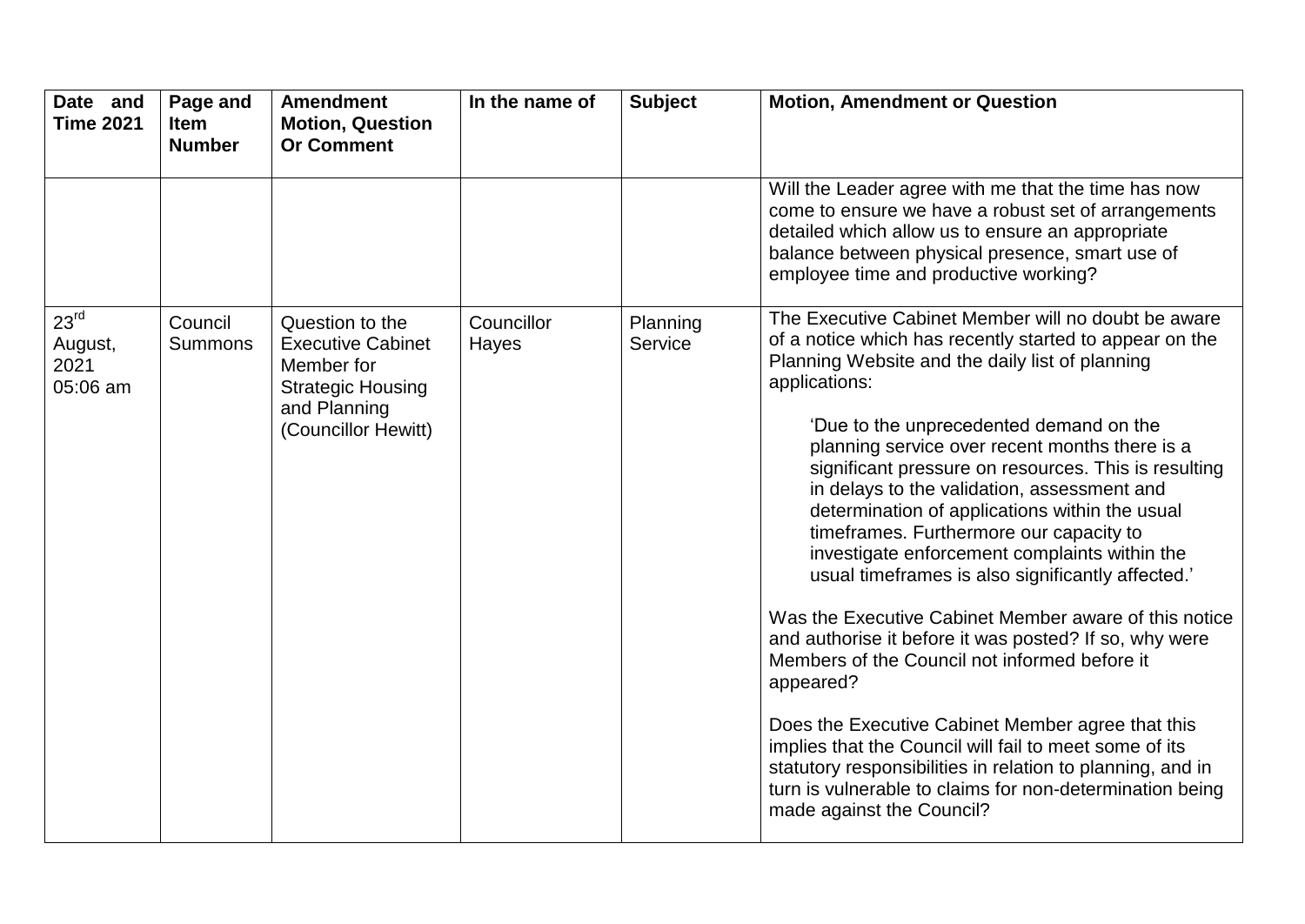| Date and<br><b>Time 2021</b>                      | Page and<br><b>Item</b><br><b>Number</b> | <b>Amendment</b><br><b>Motion, Question</b><br><b>Or Comment</b>                                                             | In the name of         | <b>Subject</b>                            | <b>Motion, Amendment or Question</b>                                                                                                                                                                                                                                                                                                                                                                                                                                                                                                                                                                                                                                                                                                        |
|---------------------------------------------------|------------------------------------------|------------------------------------------------------------------------------------------------------------------------------|------------------------|-------------------------------------------|---------------------------------------------------------------------------------------------------------------------------------------------------------------------------------------------------------------------------------------------------------------------------------------------------------------------------------------------------------------------------------------------------------------------------------------------------------------------------------------------------------------------------------------------------------------------------------------------------------------------------------------------------------------------------------------------------------------------------------------------|
|                                                   |                                          |                                                                                                                              |                        |                                           | Can the Executive Cabinet Member explain why this<br>situation has arisen? Is it due to Government cuts to<br>funding, incompetence or other failings within the<br>organisation or due to some other reason?                                                                                                                                                                                                                                                                                                                                                                                                                                                                                                                               |
|                                                   |                                          |                                                                                                                              |                        |                                           | Can the Executive Cabinet Member explain what action<br>he is proposing the remedy the situation?                                                                                                                                                                                                                                                                                                                                                                                                                                                                                                                                                                                                                                           |
| $23^{\text{rd}}$<br>August,<br>2021<br>$11:58$ am | Council<br><b>Summons</b>                | Question to the<br><b>Executive Cabinet</b><br>Member for<br><b>Strategic Housing</b><br>and Planning<br>(Councillor Hewitt) | Councillor<br>Abdullah | Planning<br>Application<br><b>Process</b> | The Executive Cabinet Member should be aware of the<br>long delay in the planning application process, leading<br>to a growing backlog of cases to be dealt with. Will the<br>Executive Cabinet Member work with officers to<br>investigate the reasons for this, and implement changes<br>to bring about an improvement to this situation. In<br>addition, will the Executive Cabinet Member also<br>investigate the growing problem of lack of pre<br>application advice for minor applications. This is leading<br>to a growing number of minor applications refused,<br>when informal advice, practicing service orientated<br>customer care, could instead have brought about<br>improved outcomes for both the applicant and the LPA. |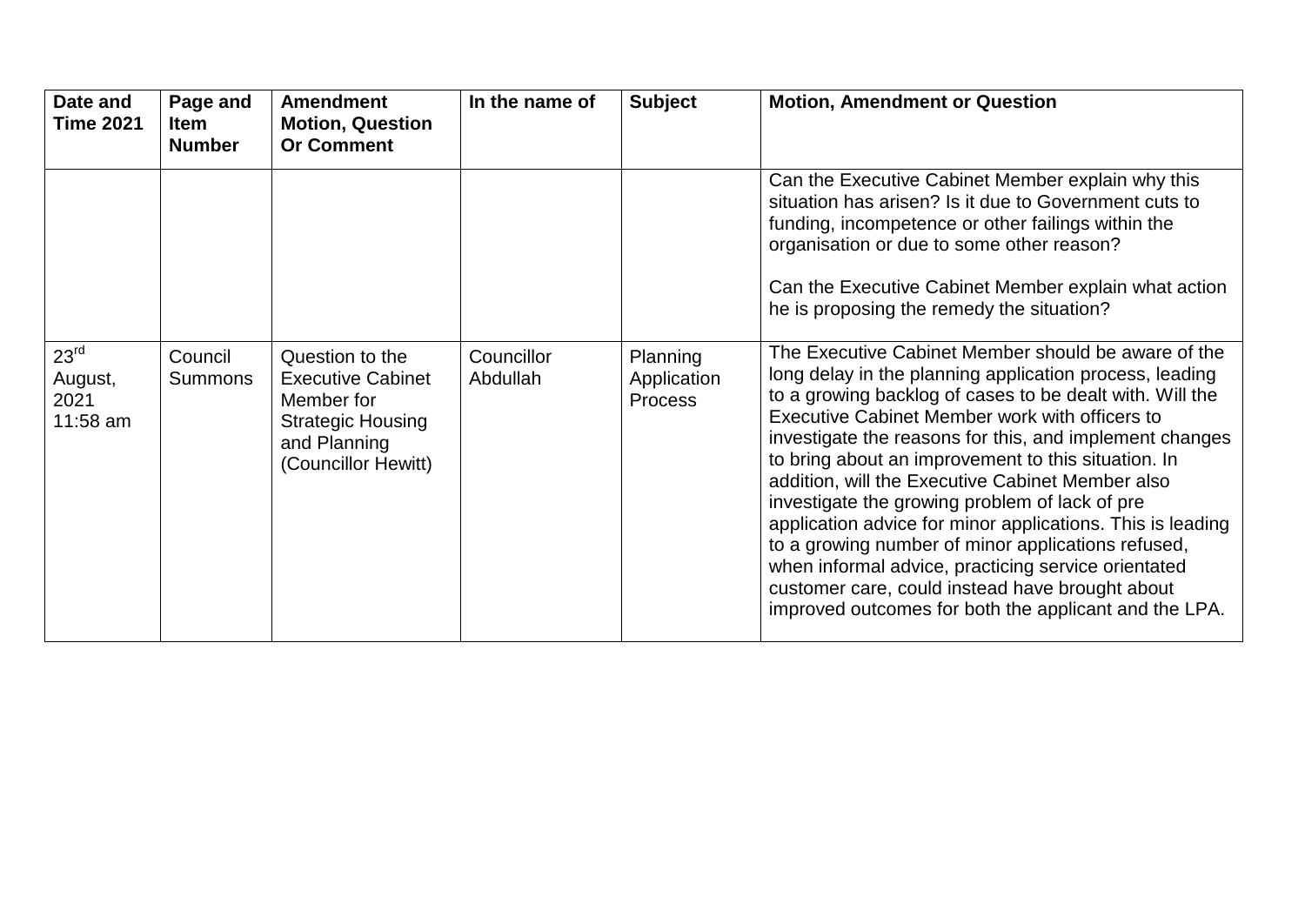| Date and<br><b>Time 2021</b>                    | Page and<br><b>Item</b><br><b>Number</b> | <b>Amendment</b><br><b>Motion, Question</b><br><b>Or Comment</b>                                                              | In the name of                | <b>Subject</b>                                          | <b>Motion, Amendment or Question</b>                                                                                                                                                                                                                                                                                        |
|-------------------------------------------------|------------------------------------------|-------------------------------------------------------------------------------------------------------------------------------|-------------------------------|---------------------------------------------------------|-----------------------------------------------------------------------------------------------------------------------------------------------------------------------------------------------------------------------------------------------------------------------------------------------------------------------------|
| 23 <sup>rd</sup><br>August,<br>2021             | Council<br><b>Summons</b>                | Question to the<br>Leader of the<br>Council                                                                                   | Councillor<br>Hornby          | Refugees and<br>Asylum<br><b>Seekers</b>                | Could the Leader of the Council update the Council on<br>our current situation concerning Refugees and Asylum<br>seekers within our Borough.                                                                                                                                                                                |
| 09:25 am                                        |                                          |                                                                                                                               |                               |                                                         | Over the years Bolton along with Rochdale has played a<br>significant roll and should be very proud of what it has<br>done to help the people coming from other parts of the<br>world resettle in our town.                                                                                                                 |
|                                                 |                                          |                                                                                                                               |                               |                                                         | However, as we see that the UK must step up yet again<br>what steps is he making to ensure that Bolton doesn't<br>once again become one of the areas that ends up<br>taking the highest numbers. Bolton has played its part<br>it's time for other areas not Bolton to do their bit.                                        |
|                                                 |                                          |                                                                                                                               |                               |                                                         | Could I also ask that pressure is put on the Government<br>to ensure that the South of England does its bit and in<br>particular the Shire Counties which in some cases in the<br>past have not participated at all.                                                                                                        |
| 23 <sup>rd</sup><br>August,<br>2021<br>09:25 am | Council<br><b>Summons</b>                | Question to the<br>Leader of the<br>Council                                                                                   | Councillor<br>Hornby          | Repairs and<br><b>Restoration of</b><br>the Town Hall   | Could I ask what the situation is to date on the repairs<br>and restoration of the Town Hall frontage and how long<br>before we see this magnificent building free from<br>scaffolding and looking as it should do.                                                                                                         |
| 23 <sup>rd</sup><br>August,<br>2021<br>09:43 am | Council<br><b>Summons</b>                | Question to the<br><b>Executive Cabinet</b><br>Member for<br>Environmental<br><b>Services Delivery</b><br>(Councillor Warren) | Councillor<br><b>McMulkin</b> | Flytipping and<br>Contaminated<br><b>Recycling Bins</b> | Can the Executive Cabinet Member for Environmental<br>Services Delivery update Members on the Council's<br>strategy to address the ever-growing problem of<br>flytipping and contaminated recycling bins which, when<br>not emptied, result in additional flytipping that blights the<br>Borough's streets and greenspaces? |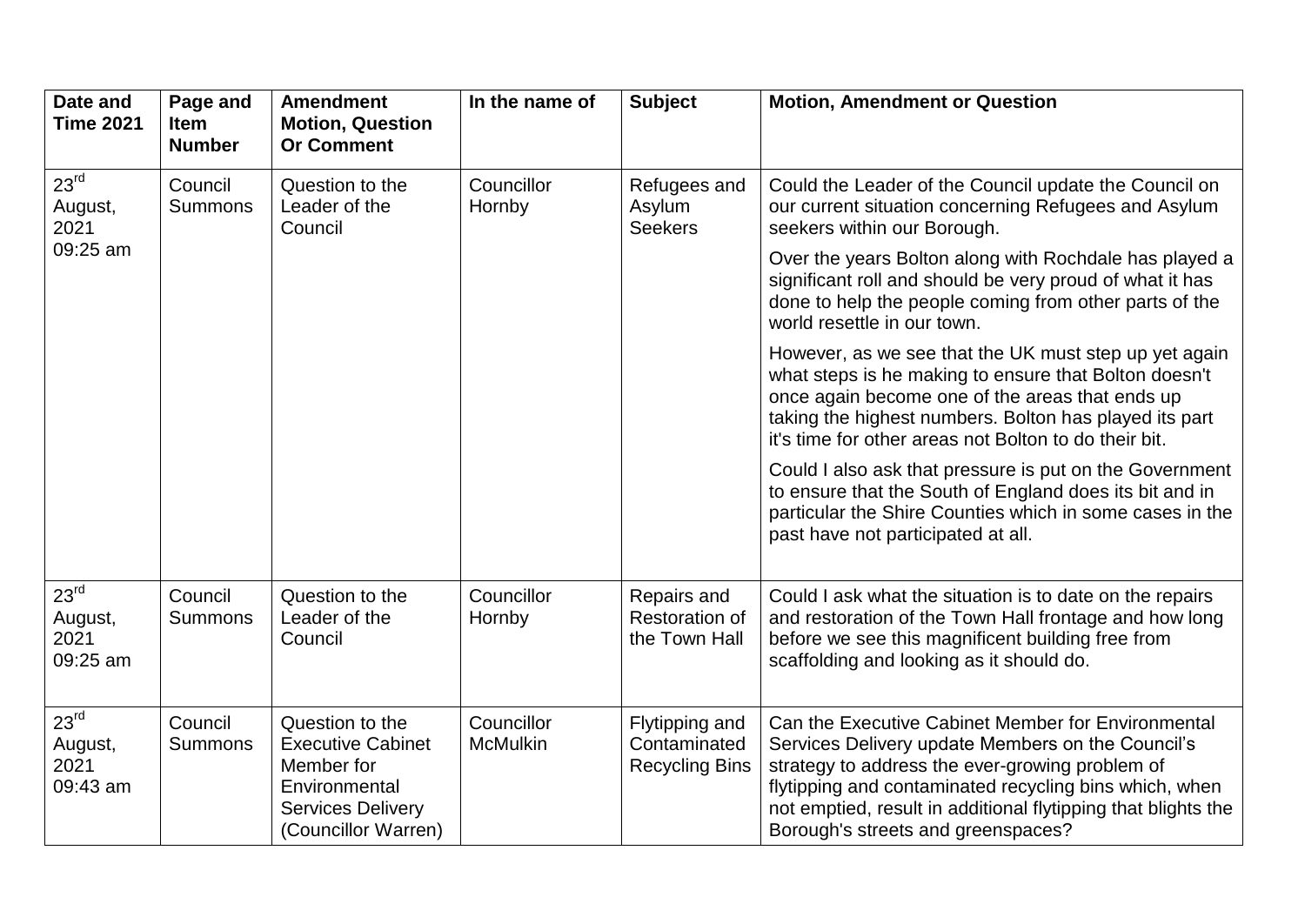| Date and<br><b>Time 2021</b>                    | Page and<br><b>Item</b><br><b>Number</b> | <b>Amendment</b><br><b>Motion, Question</b><br><b>Or Comment</b>                                            | In the name of             | <b>Subject</b>                  | <b>Motion, Amendment or Question</b>                                                                                                                                                                                                                                                                                                                                                                                                                                                                                                                                                                                                                                                                                                                                                                                                                                                            |
|-------------------------------------------------|------------------------------------------|-------------------------------------------------------------------------------------------------------------|----------------------------|---------------------------------|-------------------------------------------------------------------------------------------------------------------------------------------------------------------------------------------------------------------------------------------------------------------------------------------------------------------------------------------------------------------------------------------------------------------------------------------------------------------------------------------------------------------------------------------------------------------------------------------------------------------------------------------------------------------------------------------------------------------------------------------------------------------------------------------------------------------------------------------------------------------------------------------------|
| 23 <sup>rd</sup><br>August,<br>2021<br>09:43 am | Council<br><b>Summons</b>                | Question to the<br><b>Executive Cabinet</b><br>Member for<br>Stronger<br>Communities<br>(Councillor Muslim) | Councillor<br>Ismail       | <b>CCTV</b><br>cameras          | For the past 2 years, Crompton Ward Councillors have<br>earmarked £15,000 of their Area Forum monies for the<br>purchase of mobile CCTV cameras. I am led to believe<br>others Wards may have done the same. The allocation<br>was a direct response to the numerous complaints of<br>anti-social behaviour, drug use and fly-tipping reported<br>to Ward Councillors on a weekly, if not daily, basis.<br>Nearly 2 years on, we are still waiting for a response<br>regarding our request to purchase CCTV cameras. Our<br>Neighbourhood Manager has chased for a response<br>multiple times only to be told that a decision has still not<br>been made. We are all accountable to the residents of<br>the Borough and it is not unreasonable to expect a<br>timely response to requests for measures that would go<br>some way to backing up the talk that we take these<br>issues seriously. |
| 23 <sup>rd</sup><br>August,<br>2021             | Council<br><b>Summons</b>                | Question to the<br>Leader of the<br>Council                                                                 | Councillor D.<br>Wilkinson | Naming of<br><b>New Streets</b> | Will the Executive Cabinet Member carry out a policy<br>review of the naming of new streets.                                                                                                                                                                                                                                                                                                                                                                                                                                                                                                                                                                                                                                                                                                                                                                                                    |
| 10:18 am                                        |                                          |                                                                                                             |                            |                                 | Recently developers in Westhoughton have put forward<br>names like Pampas, Lotus, Freesia and hyacinth.                                                                                                                                                                                                                                                                                                                                                                                                                                                                                                                                                                                                                                                                                                                                                                                         |
|                                                 |                                          |                                                                                                             |                            |                                 | Many developers are failing to use names which respect<br>and represent the geographical, locality and historical<br>features of our communities.                                                                                                                                                                                                                                                                                                                                                                                                                                                                                                                                                                                                                                                                                                                                               |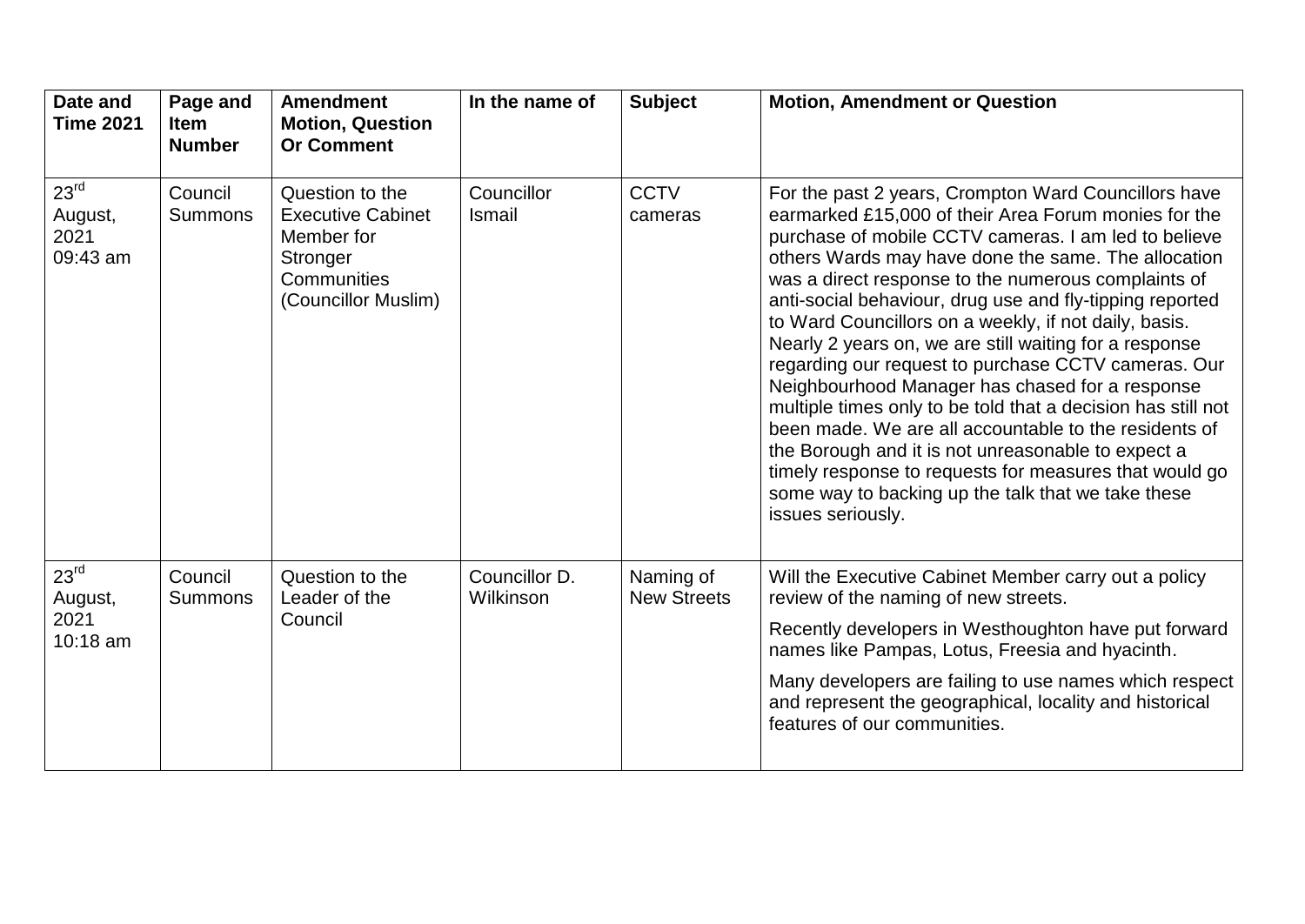| Date and<br><b>Time 2021</b>                      | Page and<br><b>Item</b><br><b>Number</b> | <b>Amendment</b><br><b>Motion, Question</b><br><b>Or Comment</b>                                                              | In the name of             | <b>Subject</b>                                                  | <b>Motion, Amendment or Question</b>                                                                                                                                                                                                                                                                                                                                                                                                                                                                                                                                                                                                                                                                                    |
|---------------------------------------------------|------------------------------------------|-------------------------------------------------------------------------------------------------------------------------------|----------------------------|-----------------------------------------------------------------|-------------------------------------------------------------------------------------------------------------------------------------------------------------------------------------------------------------------------------------------------------------------------------------------------------------------------------------------------------------------------------------------------------------------------------------------------------------------------------------------------------------------------------------------------------------------------------------------------------------------------------------------------------------------------------------------------------------------------|
| 23 <sup>rd</sup><br>August,<br>2021               | Council<br><b>Summons</b>                | Question to the<br><b>Executive Cabinet</b><br>Member for                                                                     | Councillor D.<br>Wilkinson | Report on the<br>failings of<br>Greater<br>Manchester<br>Police | The Executive Cabinet Member will be aware of the<br>secret report into the failings of Greater Manchester<br>Police which cost £300,000 of taxpayers money.                                                                                                                                                                                                                                                                                                                                                                                                                                                                                                                                                            |
| 10:21 a.m.                                        |                                          | Stronger<br>Communities<br>(Councillor Muslim)                                                                                |                            |                                                                 | Can the Executive Cabinet Member inform council what<br>efforts have been made to Persuade the Mayor to<br>publish this report so the public are made aware of<br>what the problems are in GMP.                                                                                                                                                                                                                                                                                                                                                                                                                                                                                                                         |
|                                                   |                                          |                                                                                                                               |                            |                                                                 | Unless the Mayor is fully honest with the public about<br>the issues in the report there will be real concerns about<br>the effectiveness of GMP.                                                                                                                                                                                                                                                                                                                                                                                                                                                                                                                                                                       |
| 23 <sup>rd</sup><br>August,<br>2021 11:59<br>a.m. | Council<br><b>Summons</b>                | Question to the<br><b>Executive Cabinet</b><br>Member for<br>Environmental<br><b>Services Delivery</b><br>(Councillor Warren) | Councillor Jiva            | Refuse<br>Collection<br>Teams                                   | In essence my question to the portfolio holder of<br>Environmental services is can we:<br>Request the refuse collection staff to ask owners<br>$\bullet$<br>of the obstructing vehicles to move their vehicles<br>to allow for the bins to be collected. I do,<br>however, understand that this will not always<br>alleviate this issue so in respect to repeat<br>offenders and where vehicles are not moved at<br>the request of the council employees, can we<br>then apply a stricter line;<br>Whereby there is some form of penalty charge<br>$\bullet$<br>applied to the repeat offenders/ obturate<br>residents who are creating issues for both their<br>neighbours and the council refuse collection<br>teams. |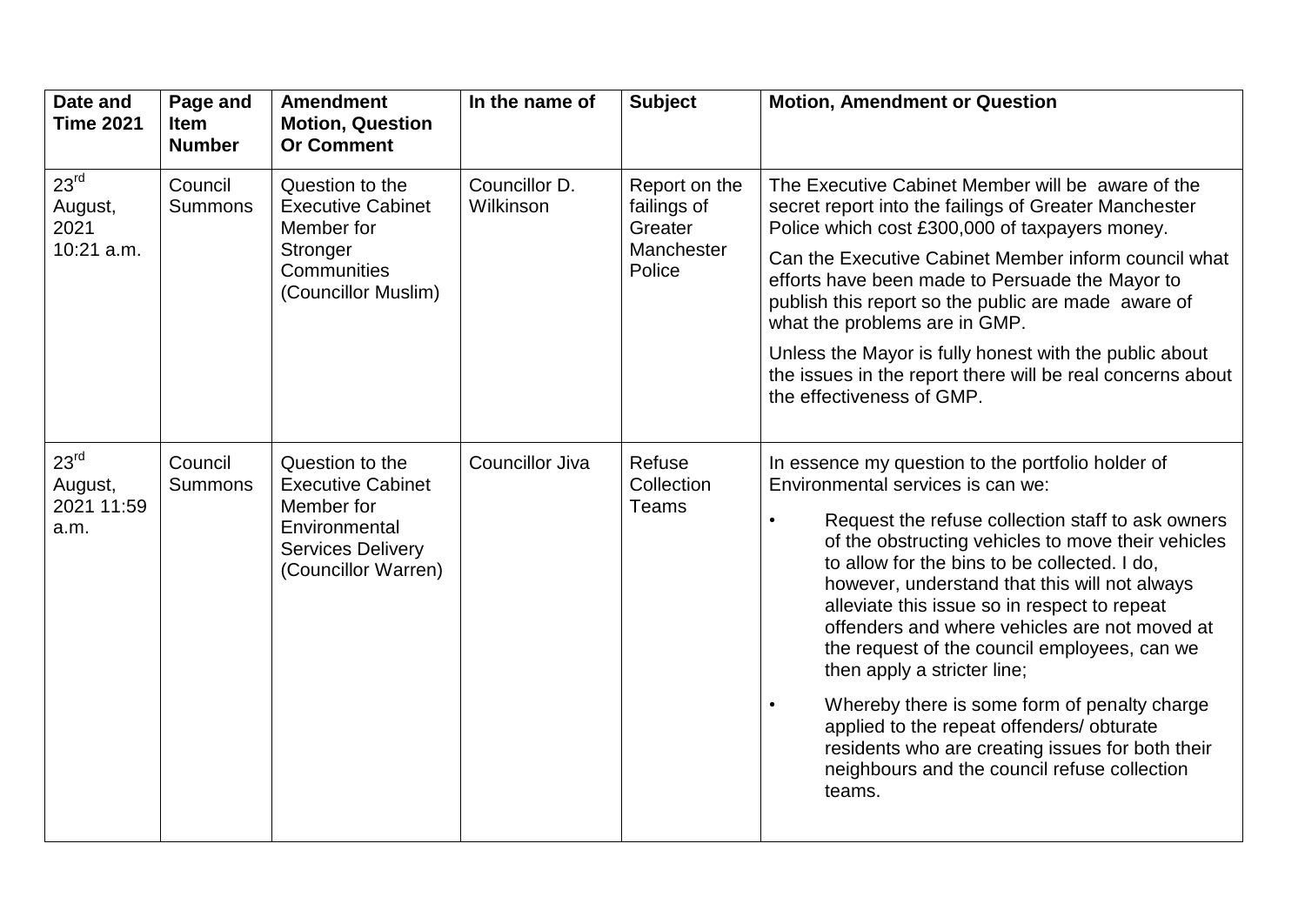| Date and<br><b>Time 2021</b>                      | Page and<br><b>Item</b><br><b>Number</b> | <b>Amendment</b><br><b>Motion, Question</b><br><b>Or Comment</b>                                 | In the name of           | <b>Subject</b>                    | <b>Motion, Amendment or Question</b>                                                                                                                                                                                                                                                                                                                                                                                                                                                                            |
|---------------------------------------------------|------------------------------------------|--------------------------------------------------------------------------------------------------|--------------------------|-----------------------------------|-----------------------------------------------------------------------------------------------------------------------------------------------------------------------------------------------------------------------------------------------------------------------------------------------------------------------------------------------------------------------------------------------------------------------------------------------------------------------------------------------------------------|
|                                                   |                                          |                                                                                                  |                          |                                   | Can you ensure that the refuse collection teams<br>$\bullet$<br>strive to maintain high standards in respect to<br>meeting the collection timetable as no doubt the<br>cost around re visiting would be significant, when<br>the budgets have reduced.                                                                                                                                                                                                                                                          |
| 23 <sup>rd</sup><br>August,<br>2021 12:00<br>noon | Council<br>Summons                       | <b>Question Executive</b><br><b>Cabinet Member for</b><br>Highways and<br>Transport              | <b>Councillor Mistry</b> | <b>Cycle Track</b>                | I am sure the Executive Cabinet Member will wish to<br>join me in congratulating Jason Kenny on his continued<br>sporting success, and that the Council will wish to<br>honour him in an appropriate way.                                                                                                                                                                                                                                                                                                       |
|                                                   |                                          | (Councillor Haslam)                                                                              |                          |                                   | One such honour could be to relook at available funding<br>pots for the provision of a cycle track for the people of<br>this borough who have been inspired by Jason. As<br>Jason is a Farnworth lad, will the Executive Cabinet<br>Member look at investigating the availability and<br>feasibility of a site in the Farnworth area, such as<br>Harper Green Playing Fields, for such a cycle track.                                                                                                           |
| 9.                                                |                                          | <b>Questions/Comments under Standing Order 9(c)</b>                                              |                          |                                   |                                                                                                                                                                                                                                                                                                                                                                                                                                                                                                                 |
| $11^{\text{th}}$<br>August,<br>2021<br>22:50 p.m. | Council<br><b>Summons</b>                | Question to the<br>Spokesperson for<br>Greater<br>Manchester<br>Transport<br>(Councillor Haslam) | Councillor<br>Haworth    | Cycle Hub<br>Membership<br>Scheme | There is a cycle hub membership scheme in Bolton<br>town centre at the Interchange. Why are the doors<br>chronically broken? What is the service standard<br>regarding the doors and other matters a member of the<br>cycle hub should expect? How are cycle hub members<br>supposed to enter the cycle hub if the doors are faulty?<br>Can the TFGM staff let them in? There are reports<br>from resident members that they are unable to find<br>staff to help and assist them. Does the Executive<br>Cabinet |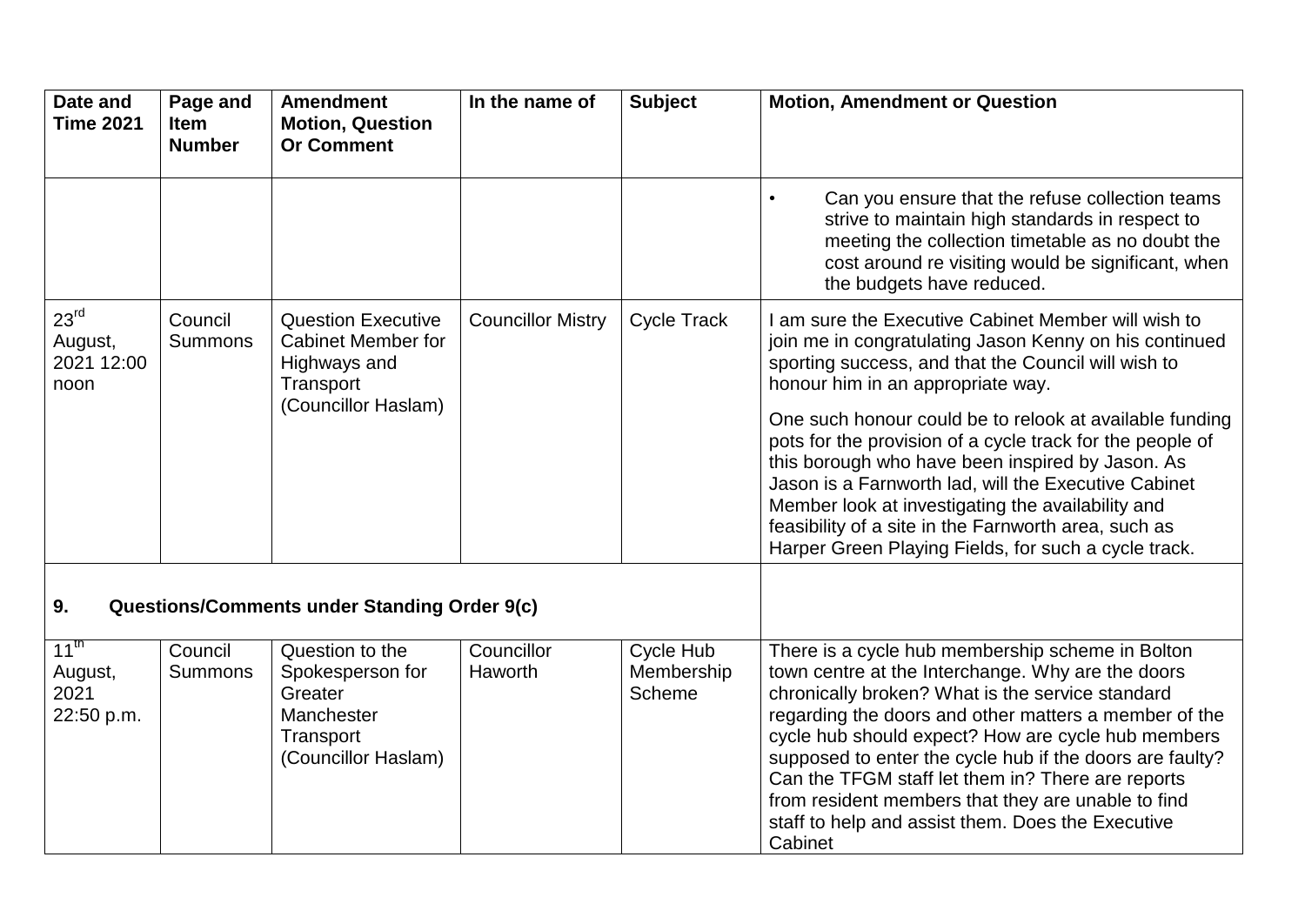| Date and<br><b>Time 2021</b>                    | Page and<br><b>Item</b><br><b>Number</b> | <b>Amendment</b><br><b>Motion, Question</b><br><b>Or Comment</b>                                  | In the name of               | <b>Subject</b>        | <b>Motion, Amendment or Question</b>                                                                                                                                                                                                                                                                                                                                                                                                                                                                                                                                                                                                                                                                                                                                                                                                                                                                                                                            |
|-------------------------------------------------|------------------------------------------|---------------------------------------------------------------------------------------------------|------------------------------|-----------------------|-----------------------------------------------------------------------------------------------------------------------------------------------------------------------------------------------------------------------------------------------------------------------------------------------------------------------------------------------------------------------------------------------------------------------------------------------------------------------------------------------------------------------------------------------------------------------------------------------------------------------------------------------------------------------------------------------------------------------------------------------------------------------------------------------------------------------------------------------------------------------------------------------------------------------------------------------------------------|
|                                                 |                                          |                                                                                                   |                              |                       | Member feel that residents of the Borough should have<br>instead to fix their bike to a tree in all weather under<br>these circumstances or should the offer be much better<br>in a 21st century town with Active Travel policies?                                                                                                                                                                                                                                                                                                                                                                                                                                                                                                                                                                                                                                                                                                                              |
| 23 <sup>rd</sup><br>August,<br>2021<br>11:30 am | Council<br>Summons                       | Question to the<br>Spokesperson for<br>Greater<br><b>Manchester Police</b><br>(Councillor Muslim) | Councillor<br><b>Veevers</b> | Citizen's<br>Contract | Greater Manchester Police's new Chief Constable has<br>recently announced that he is scrapping the Citizens'<br>Contract, calling it 'patronising nonsense' and<br>'complete tosh'.<br>The contract was brought in by his predecessor in<br>response to the sharp fall in officers as a direct result<br>of the Government's austerity policies and sought to<br>remind the public of their own responsibilities.<br>Does the Executive Cabinet Member accept that this<br>response to Government cuts by the former Chief<br>Constable, endorsed by Andy Burnham and Bev<br>Hughes, was indeed 'tosh' and if so what response to<br>those undeniably massive cuts would the Executive<br>Member have proposed instead?<br>And further to this can the Executive Cabinet Member<br>tell this chamber whether or not Bolton is yet benefiting<br>from improved resources and if not, when can we<br>expect to see improved performance from our police<br>force? |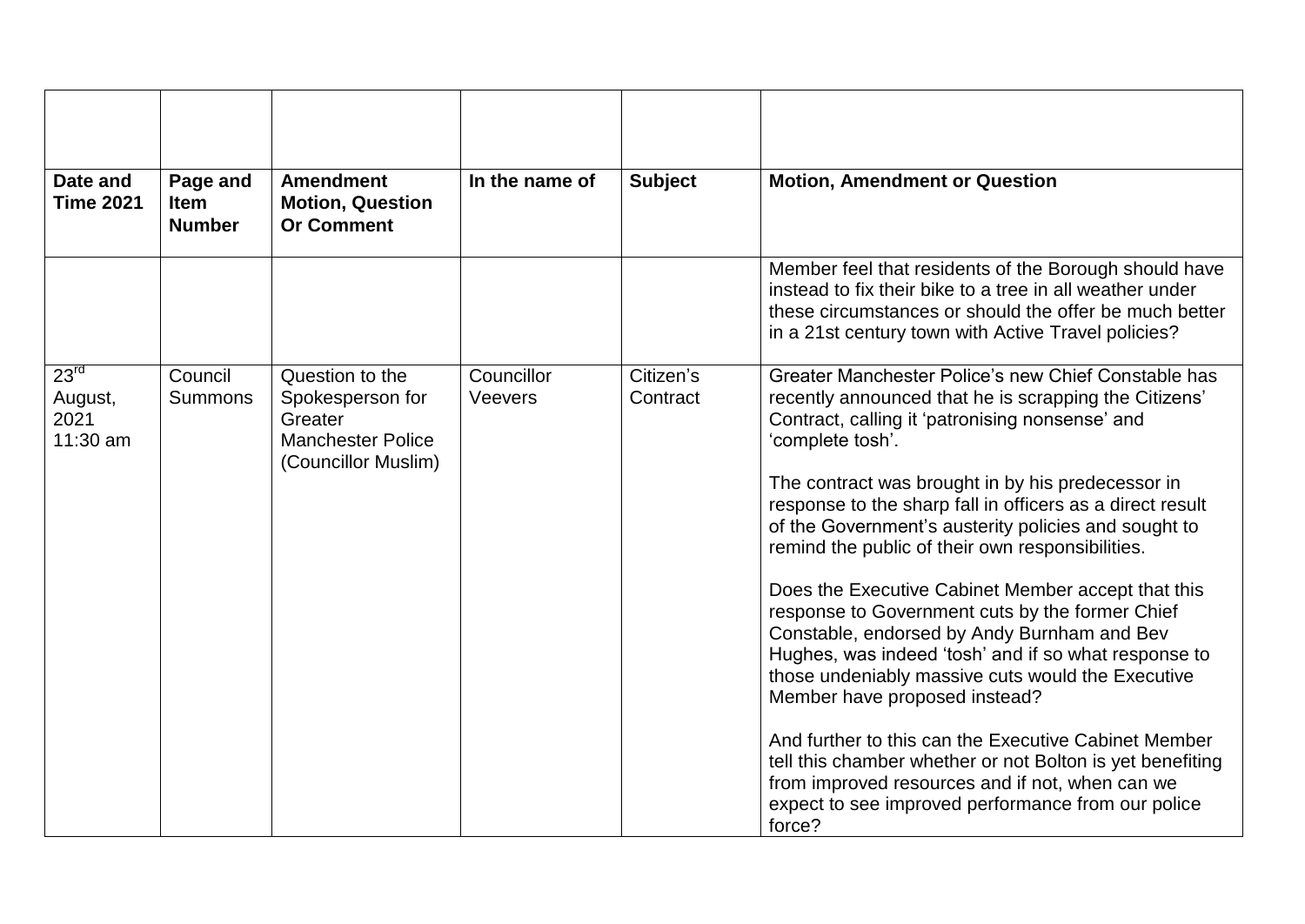| Date and<br><b>Time 2021</b>                                                                                                                            | Page and<br><b>Item</b><br><b>Number</b> | <b>Amendment</b><br><b>Motion, Question</b><br><b>Or Comment</b>                                  | In the name of  | <b>Subject</b>                           | <b>Motion, Amendment or Question</b>                                                                                                                                                                                                                                                                                                                                                                         |  |
|---------------------------------------------------------------------------------------------------------------------------------------------------------|------------------------------------------|---------------------------------------------------------------------------------------------------|-----------------|------------------------------------------|--------------------------------------------------------------------------------------------------------------------------------------------------------------------------------------------------------------------------------------------------------------------------------------------------------------------------------------------------------------------------------------------------------------|--|
| 23 <sup>rd</sup><br>August,<br>2021<br>11:59 am                                                                                                         | Council<br><b>Summons</b>                | Question to the<br>Spokesperson for<br>Greater<br><b>Manchester Police</b><br>(Councillor Muslim) | Councillor Jiva | Policing<br>across the<br><b>Borough</b> | My question, to the member who has the portfolio for<br>overseeing policing, is how we effectively change the<br>culture of policing across the Borough to ensure that<br>our residents are receiving the highest level of service,<br>from prevention measures to post crime care. This<br>impacts public confidence in the police especially when<br>one call for the first time at such a vulnerable time |  |
| 10.                                                                                                                                                     | <b>Committee Proceedings</b>             |                                                                                                   |                 |                                          |                                                                                                                                                                                                                                                                                                                                                                                                              |  |
| <b>Planning Committee</b>                                                                                                                               |                                          |                                                                                                   |                 |                                          |                                                                                                                                                                                                                                                                                                                                                                                                              |  |
|                                                                                                                                                         |                                          | Motion to be moved by Councillor Walsh (See Section B).                                           |                 |                                          |                                                                                                                                                                                                                                                                                                                                                                                                              |  |
|                                                                                                                                                         |                                          | <b>Licensing and Environmental Regulation Committee</b>                                           |                 |                                          |                                                                                                                                                                                                                                                                                                                                                                                                              |  |
|                                                                                                                                                         |                                          | Motion to be moved by Councillor Dean (See Section C).                                            |                 |                                          |                                                                                                                                                                                                                                                                                                                                                                                                              |  |
| 11.                                                                                                                                                     | <b>Scrutiny Committees</b>               |                                                                                                   |                 |                                          |                                                                                                                                                                                                                                                                                                                                                                                                              |  |
| Composite Motion to be moved by Councillor Pattison                                                                                                     |                                          |                                                                                                   |                 |                                          |                                                                                                                                                                                                                                                                                                                                                                                                              |  |
| Health Overview and Adult Social Care Scrutiny Committee (See Section D)<br>(A)<br><b>Children's Services Scrutiny Committee (See Section E)</b><br>(B) |                                          |                                                                                                   |                 |                                          |                                                                                                                                                                                                                                                                                                                                                                                                              |  |